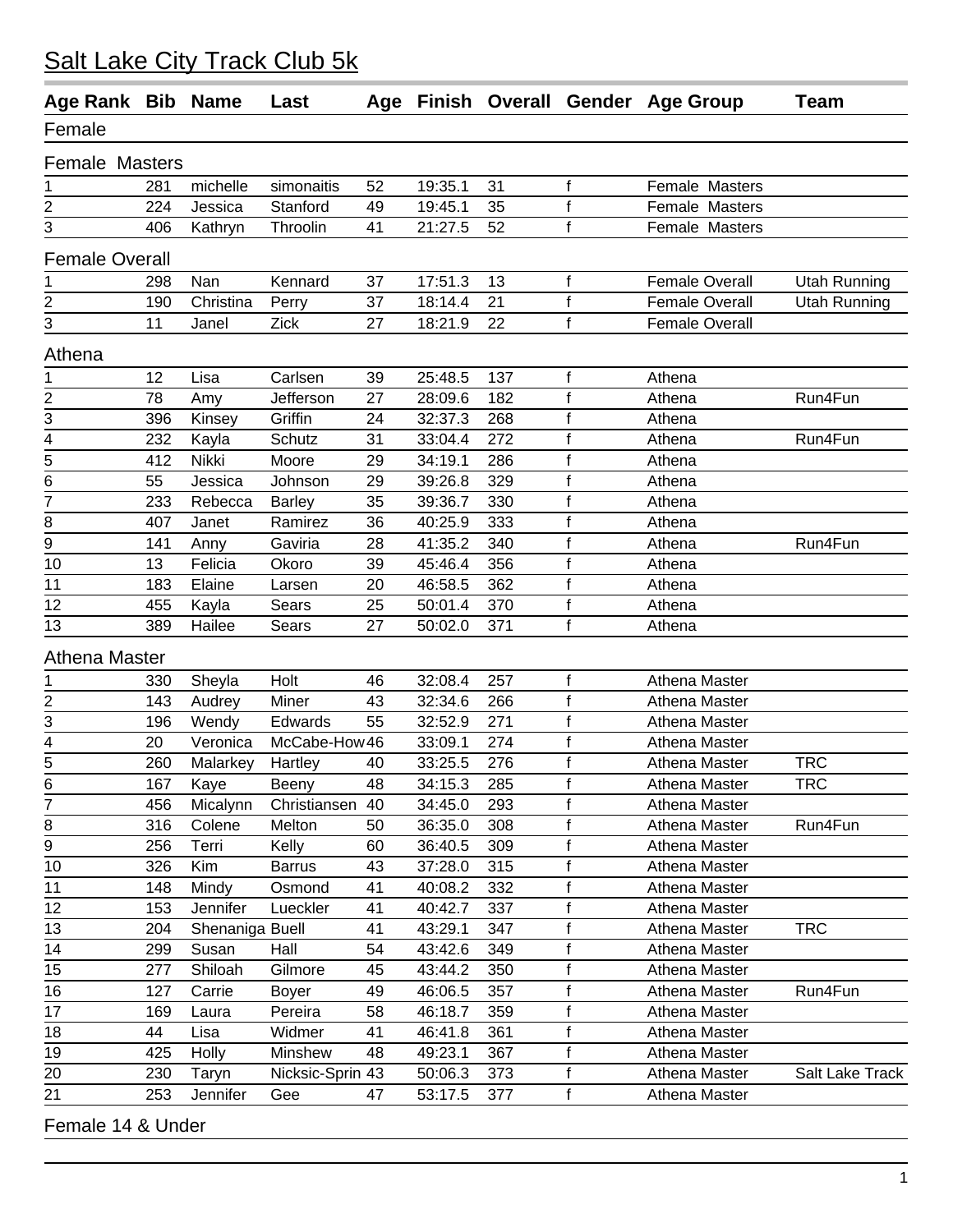#### 380 Erin Allen 14 22:57.4 80 f Female 14 & Under 240 Macie Gustin 10 26:23.8 145 f Female 14 & Under TRC 317 Shelby Pickett 13 47:29.5 365 f Female 14 & Under Female 15-19 225 Hannah Larkin 19 20:45.7 47 f Female 15-19 142 Laura Bush 15 30:46.8 241 f Female 15-19 Run4Fun 416 Caroline Jacketta 19 32:08.9 258 f Female 15-19 Paloma's 408 Kassandra Ramirez 15 37:37.7 317 f Female 15-19 186 Lily Stanley 15 38:42.6 323 f Female 15-19 Female 20-24 437 Ali Walker 24 19:57.3 38 f Female 20-24 50 Liza Birkinshaw 23 24:34.7 108 f Female 20-24 344 Dana Tran 21 33:33.0 278 f Female 20-24 Female 25-29 228 Kelsey OCallaghan 29 20:12.3 43 f Female 25-29 444 Jenna Goodrum 27 20:40.8 46 f Female 25-29 460 Michelle Kruse 25 21:06.6 49 f Female 25-29 401 Alaina Smith 28 21:40.6 57 f Female 25-29 334 Lindsey Bauman 29 22:25.9 67 f Female 25-29 69 Karina Voggel 29 22:33.8 71 f Female 25-29 Salt Lake Track 45 Lauren Sheehan 28 25:05.6 120 f Female 25-29 Salt Lake Track 417 Breanna Brannan 26 28:36.6 194 f Female 25-29 413 Bailey Workman 27 44:43.0 352 f Female 25-29 414 Danielle Jacketta 28 44:43.1 353 f Female 25-29 Paloma's 325 Karlie Christensen 26 45:12.0 355 f Female 25-29 Female 30-34 5 Allison Thompson 33 20:03.3 40 f Female 30-34 178 Corrine Johnson 32 20:04.0 42 f Female 30-34 285 Jenny Falk 30 23:02.8 81 f Female 30-34 61 Jennifer Hill 31 23:36.1 88 f Female 30-34 420 Angelica Andrade 34 23:54.5 96 f Female 30-34 376 Missy Bird 32 24:46.2 112 f Female 30-34 321 Ferrin Nash 34 24:46.3 113 f Female 30-34 8 80 Meryl Call 31 25:01.1 118 f Female 30-34 Salt Lake Track 262 Heidi Bagley 31 27:06.2 156 f Female 30-34 410 Callie Stillman 33 27:35.1 168 f Female 30-34 71 Kimberly Brown 34 28:33.7 193 f Female 30-34 12 119 Tiane Allred 30 30:21.7 230 f Female 30-34 TRC 375 Julia Wilde 30 30:43.2 240 f Female 30-34 103 Amber Green 34 31:52.6 253 f Female 30-34 52 Toni Conover 31 35:29.3 297 f Female 30-34 157 Katie Faini 30 35:40.1 301 f Female 30-34 419 Sarah Witesman 32 36:42.6 310 f Female 30-34 Run4Fun 18 114 Sarah Moody 30 43:46.4 351 f Female 30-34 Female 35-39 1 368 Anne Ruminski 37 21:11.4 50 f Female 35-39 2 251 Meg Peterson 36 21:27.9 53 f Female 35-39 **Age Rank Bib Name Last Age Finish Overall Gender Age Group Team**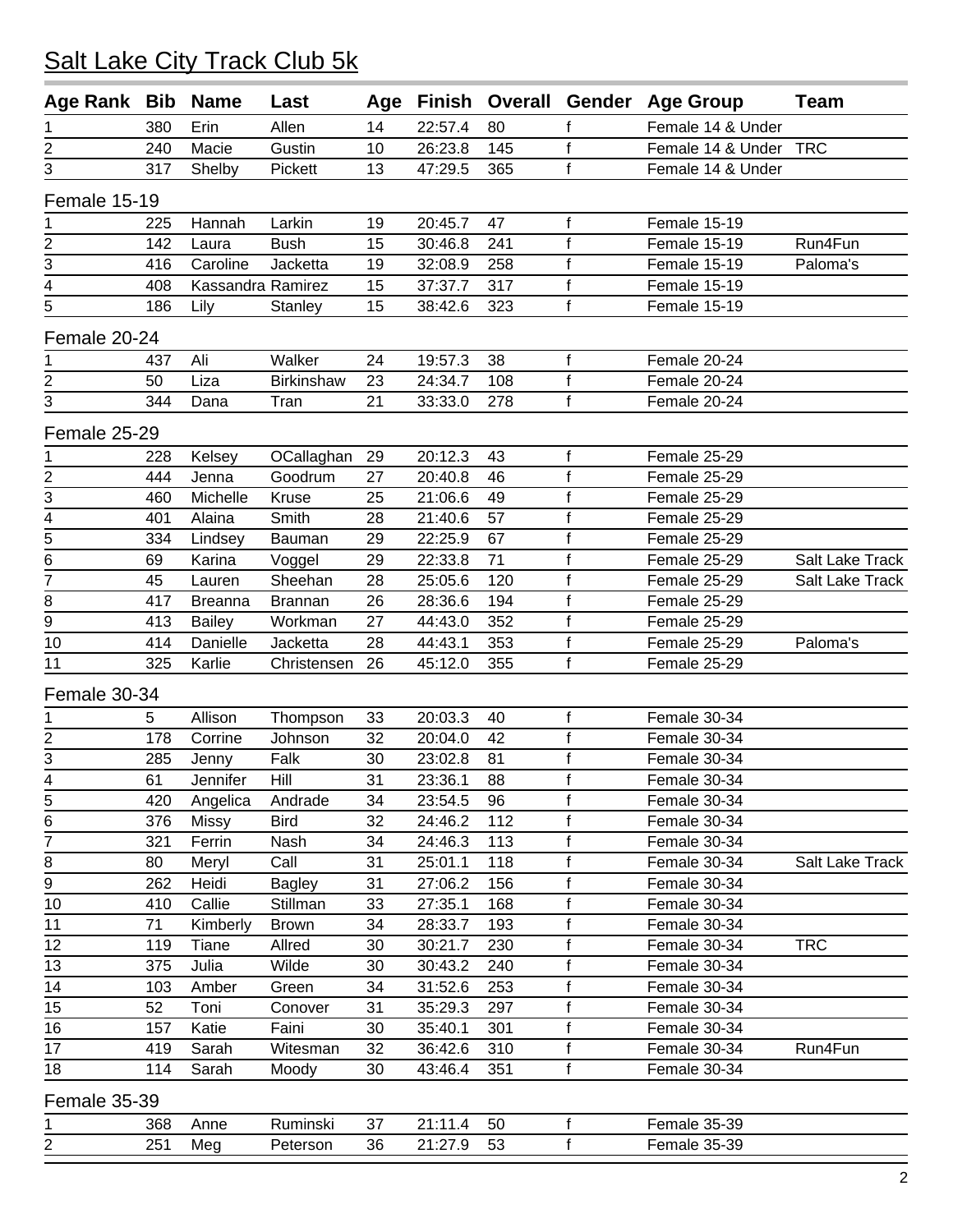| Age Rank Bib    |     | <b>Name</b>       | Last           | Age |         |     |              | Finish Overall Gender Age Group | <b>Team</b>     |
|-----------------|-----|-------------------|----------------|-----|---------|-----|--------------|---------------------------------|-----------------|
| 3               | 283 | Karen             | Hinkle         | 35  | 22:37.6 | 72  |              | Female 35-39                    | Run4Fun         |
| 4               | 161 | Gemma             | Carlaw         | 37  | 22:38.8 | 73  | f            | Female 35-39                    |                 |
| 5               | 109 | Shena             | Switzer        | 36  | 24:58.4 | 115 | $\mathbf{f}$ | Female 35-39                    |                 |
| 6               | 227 | Katie             | Potter         | 35  | 25:22.9 | 126 | $\mathsf f$  | Female 35-39                    | <b>TRC</b>      |
| 7               | 332 | Tina              | Willson        | 39  | 25:29.2 | 130 | $\mathsf f$  | Female 35-39                    |                 |
| 8               | 96  | Elizabeth         | <b>Starley</b> | 38  | 27:44.3 | 171 | f            | Female 35-39                    | <b>Team RWB</b> |
| 9               | 390 | Frances           | Delgado        | 37  | 28:08.5 | 180 | $\mathsf f$  | Female 35-39                    |                 |
| 10              | 107 | Jennifer          | George         | 38  | 29:21.3 | 204 | $\mathsf f$  | Female 35-39                    |                 |
| 11              | 42  | Chrysa            | Zachary        | 38  | 29:41.3 | 214 | $\mathsf f$  | Female 35-39                    |                 |
| 12              | 404 | Laura             | Cushman        | 36  | 30:10.1 | 223 | f            | Female 35-39                    |                 |
| 13              | 255 | Crystal           | Henderson      | 39  | 30:12.4 | 227 | f            | Female 35-39                    |                 |
| 14              | 72  | Nina              | Laitinen       | 35  | 30:37.6 | 238 | $\mathsf f$  | Female 35-39                    |                 |
| 15              | 91  | Diane             | Owen           | 36  | 30:40.4 | 239 | $\mathsf f$  | Female 35-39                    | Run4Fun         |
| 16              | 436 | Vanessa           | <b>Stevens</b> | 37  | 30:50.4 | 242 | $\mathsf f$  | Female 35-39                    |                 |
| 17              | 220 | Shannon           | Kramer         | 39  | 31:46.4 | 252 | f            | Female 35-39                    |                 |
| 18              | 53  | Heather           | Jewett         | 37  | 32:10.7 | 259 | $\mathsf f$  | Female 35-39                    | <b>TRC</b>      |
| 19              | 289 | Kelly             | <b>Barland</b> | 39  | 34:21.1 | 287 | $\mathsf{f}$ | Female 35-39                    | Salt Lake Track |
| $\overline{20}$ | 384 | Jeni              | Messerian      | 37  | 34:30.7 | 290 | $\mathsf{f}$ | Female 35-39                    | Run4Fun         |
| 21              | 28  | Karon             | Rowe           | 35  | 34:32.3 | 291 | $\mathsf f$  | Female 35-39                    |                 |
| 22              | 258 | Franny            | Johnson        | 36  | 35:29.9 | 298 | f            | Female 35-39                    |                 |
| 23              | 59  | Elisa             | Randle         | 39  | 37:47.1 | 318 | $\mathsf f$  | Female 35-39                    | Run4Fun         |
| 24              | 212 | Katie Digs Howard |                | 38  | 38:50.2 | 327 | $\mathsf{f}$ | Female 35-39                    | Run4Fun         |
| 25              | 431 | Heidi             | Alger          | 38  | 41:39.6 | 341 | $\mathsf f$  | Female 35-39                    | <b>TRC</b>      |
| 26              | 155 | Rozanna           | Sagg           | 37  | 45:10.1 | 354 | f            | Female 35-39                    |                 |
| Female 40-44    |     |                   |                |     |         |     |              |                                 |                 |
| 1               | 292 | Kara              | Shelley        | 40  | 22:28.4 | 69  | f            | Female 40-44                    | Run4Fun         |
| 2               | 140 | Lorena            | <b>Bush</b>    | 40  | 23:14.6 | 85  | f            | Female 40-44                    | Run4Fun         |
| 3               | 48  | Kerry             | Jones          | 40  | 23:37.8 | 90  | $\mathsf f$  | Female 40-44                    |                 |
| 4               | 176 | Camille           | Ollis          | 40  | 25:50.0 | 138 | $\mathsf f$  | Female 40-44                    |                 |
| $\overline{5}$  | 131 | Edyta             | McQueen        | 41  | 25:53.1 | 140 | $\mathsf{f}$ | Female 40-44                    | Run4Fun         |
| $\overline{6}$  | 379 | Kelly             | Allen          | 42  | 26:55.5 | 152 | $\mathsf f$  | Female 40-44                    |                 |
| 7               |     | Heather           | Price          | 42  | 27:09.1 | 158 | f            | Female 40-44                    |                 |
|                 | 117 |                   |                |     |         |     | f            |                                 |                 |
| 8<br>9          | 75  | Kristy            | Ashby          | 41  | 28:04.3 | 177 | $\mathsf f$  | Female 40-44<br>Female 40-44    |                 |
|                 | 287 | Leslie            | Ayllon         | 40  | 28:11.5 | 183 |              |                                 |                 |
| 10              | 222 | Rachel            | Gustin         | 40  | 28:13.3 | 185 | $\mathsf f$  | Female 40-44                    | <b>TRC</b>      |
| 11              | 434 | Anastasia         | Lamb           | 43  | 28:24.2 | 188 | f            | Female 40-44                    |                 |
| 12              | 405 | Rochelle          | Hardman        | 43  | 29:23.4 | 207 | f            | Female 40-44                    |                 |
| 13              | 174 | Micaela           | Choo           | 44  | 29:25.0 | 208 | $\mathsf f$  | Female 40-44                    |                 |
| $\overline{14}$ | 57  | Lisa              | Kelly          | 40  | 30:01.4 | 220 | $\mathsf f$  | Female 40-44                    |                 |
| 15              | 278 | Annette           | Oler           | 40  | 30:24.6 | 235 | f            | Female 40-44                    |                 |
| 16              | 136 | Susan             | Hayward        | 43  | 31:54.9 | 255 | f            | Female 40-44                    | Run4Fun         |
| 17              | 54  | Sabra             | Gubler         | 40  | 32:11.0 | 260 | $\mathsf f$  | Female 40-44                    | <b>TRC</b>      |
| 18              | 68  | Amber             | LaFata         | 42  | 32:19.2 | 263 | $\mathsf f$  | Female 40-44                    | Run4Fun         |
| 19              | 138 | Angela            | Curtis         | 40  | 33:09.0 | 273 | $\mathsf f$  | Female 40-44                    | <b>TRC</b>      |
| 20              | 104 | Madeline          | Araya          | 41  | 33:35.9 | 279 | f            | Female 40-44                    |                 |
| 21              | 218 | Natalie           | Goodwin        | 43  | 35:46.7 | 302 | f            | Female 40-44                    |                 |
| 22              | 252 | Casi              | Zaharias       | 43  | 36:23.1 | 305 | f            | Female 40-44                    |                 |
| 23              | 339 | Jessica           | Couser         | 42  | 40:43.3 | 338 | f            | Female 40-44                    |                 |
| $\frac{24}{1}$  | 106 | Julie             | Gonzales       | 44  | 40:56.1 | 339 | f            | Female 40-44                    |                 |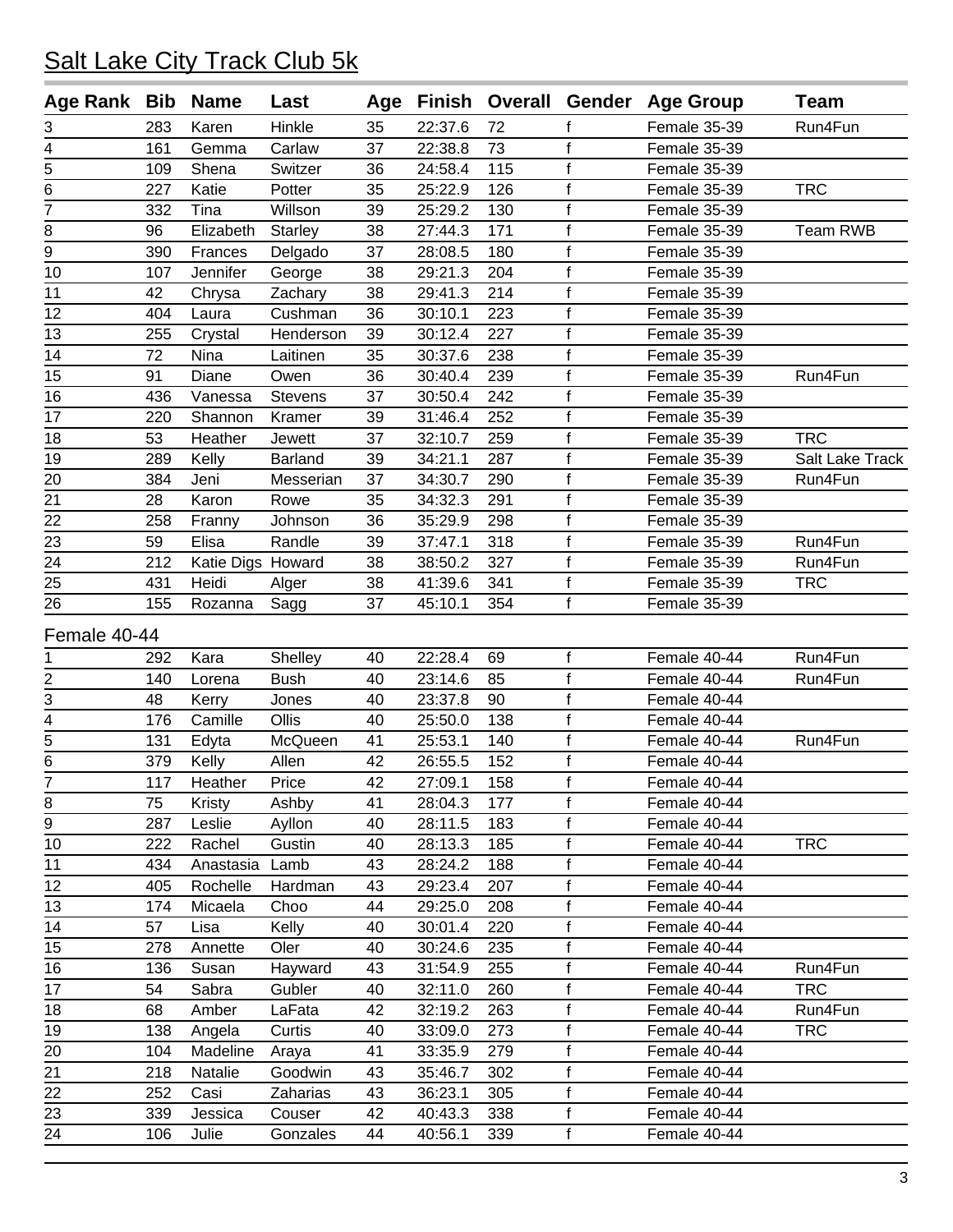#### 340 Rebecca Roper 42 42:25.2 344 f Female 40-44 453 Michelle Montgomery 44 46:27.1 360 f Female 40-44 165 Sunshine Szedeli 42 47:08.7 363 f Female 40-44 Team RWB 276 Kristyn Mittelstaedt 40 23:12.7 380 f Female 40-44 Female 45-49 38 Amy Hoyt 47 23:58.8 98 f Female 45-49 402 Bronwyn Powell 46 25:26.2 129 f Female 45-49 37 Marie Mullen 47 25:41.4 135 f Female 45-49 23 Anne Evans 45 26:03.6 142 f Female 45-49 343 Kari Murray 46 26:52.9 150 f Female 45-49 372 JONI HEMOND 45 27:06.2 157 f Female 45-49 229 Hilari Jones 47 27:36.0 170 f Female 45-49 245 Lesli Dewyze 46 28:45.4 197 f Female 45-49 310 Jill Hartey 49 29:22.9 206 f Female 45-49 459 Suzanne Dalebout 48 29:55.6 219 f Female 45-49 200 Hollie Brown 46 30:22.6 231 f Female 45-49 12 207 DENISE MORITA 47 30:37.4 237 f Female 45-49 116 Shonda Morse 49 31:10.0 246 f Female 45-49 Run4Fun 60 Kristen Carson 48 32:18.9 262 f Female 45-49 63 Mercedes Torrens 48 32:19.2 264 f Female 45-49 Run4Fun 39 Carmen Nulph 48 34:23.1 288 f Female 45-49 Salt Lake Track 159 Ann Kutterer 49 35:06.9 295 f Female 45-49 170 Shelli Olsen 45 38:26.6 321 f Female 45-49 398 Alyson Kendall 48 38:42.7 324 f Female 45-49 Team RWB Female 50-54 355 MaryLyn Schmidt 51 22:40.5 75 f Female 50-54 267 Polly Harris 52 26:07.9 144 f Female 50-54 86 Tracy Chorn 54 28:05.0 178 f Female 50-54 Runagades 239 Karla Coleman 50 28:42.1 196 f Female 50-54 366 Monnica Skinner 50 29:21.2 203 f Female 50-54 319 Jenna Murphy 53 30:21.4 229 f Female 50-54 313 Jennifer Luft 50 30:29.2 236 f Female 50-54 8 94 Lisa Schmollinger 51 32:32.1 265 f Female 50-54 TRC 356 Raquel Sauer 50 33:47.3 281 f Female 50-54 2 Kirsten Schwartz 50 35:35.0 300 f Female 50-54 188 Cassy Clayton 50 36:08.0 303 f Female 50-54 43 Penny Phillips 52 36:22.2 304 f Female 50-54 424 Nancy Jones 53 36:23.4 306 f Female 50-54 363 Andrea Park 50 37:06.1 313 f Female 50-54 30 Carol LaDamus 54 50:58.4 375 f Female 50-54 Female 55-59 130 Sue Pope 57 23:37.2 89 f Female 55-59 2 115 Anita Stika 56 24:17.0 101 f Female 55-59 Run4Fun<br>3 74 Jill Wilson 55 25:55.9 141 f Female 55-59 74 Jill Wilson 55 25:55.9 141 f Female 55-59 150 Karen Nabity 57 26:27.4 146 f Female 55-59 5 16 Liz Jensen 55 26:55.4 151 f Female 55-59 122 Frances Siniscalchi 57 27:34.6 167 f Female 55-59 TRC 184 Betty Winters 55 27:46.6 173 f Female 55-59 **Age Rank Bib Name Last Age Finish Overall Gender Age Group Team**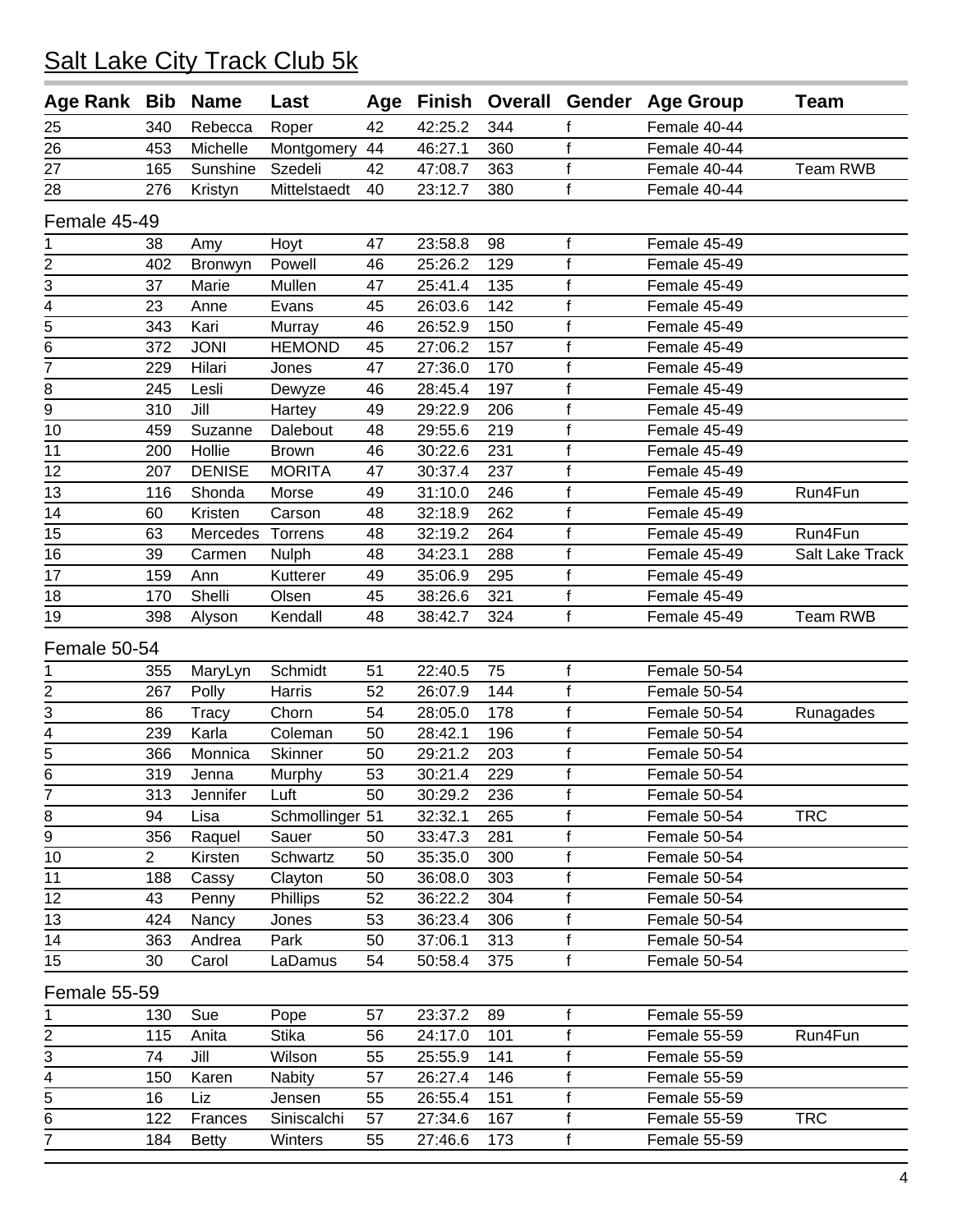| <b>Age Rank</b>          | Bib | <b>Name</b>             | Last          | Age |         | <b>Finish Overall</b> | Gender         | <b>Age Group</b>    | Team                |
|--------------------------|-----|-------------------------|---------------|-----|---------|-----------------------|----------------|---------------------|---------------------|
| 8                        | 296 | <b>Constance Modrow</b> |               | 58  | 29:01.3 | 199                   | f              | Female 55-59        | Run4Fun             |
| 9                        | 391 | Julie                   | Openshaw      | 58  | 30:04.1 | 221                   | $\mathsf f$    | Female 55-59        |                     |
| 10                       | 392 | Jean                    | Carlston      | 57  | 30:04.3 | 222                   | $\mathsf f$    | Female 55-59        |                     |
| 11                       | 46  | Janet                   | Huffman       | 59  | 30:56.0 | 244                   | $\mathsf{f}$   | Female 55-59        | Trails &            |
| 12                       | 403 | Pamela                  | Hardin        | 58  | 33:21.9 | 275                   | $\mathsf f$    | Female 55-59        |                     |
| 13                       | 18  | Teresa                  | Taylor        | 56  | 34:47.1 | 294                   | f              | Female 55-59        |                     |
| 14                       | 126 | Thu                     | Lam           | 57  | 35:33.7 | 299                   | $\mathsf f$    | Female 55-59        | Team RWB            |
| 15                       | 365 | Denise                  | Checketts     | 57  | 43:06.4 | 346                   | $\mathsf{f}$   | Female 55-59        |                     |
| Female 60-64             |     |                         |               |     |         |                       |                |                     |                     |
| 1                        | 373 | Corinne                 | Hardy         | 60  | 27:28.7 | 164                   | f              | Female 60-64        |                     |
| $\overline{\mathbf{c}}$  | 40  | Cathie                  | Carlson       | 62  | 27:53.5 | 175                   | $\mathsf f$    | Female 60-64        |                     |
| 3                        | 139 | Stella                  | <b>Blight</b> | 61  | 34:02.3 | 282                   | $\mathsf f$    | Female 60-64        |                     |
| 4                        | 151 | Georgiana Donavin       |               | 60  | 34:11.8 | 284                   | f              | Female 60-64        | Salt Lake Track     |
| 5                        | 452 | Janet                   | Rogers        | 63  | 36:26.6 | 307                   | $\mathsf{f}$   | Female 60-64        |                     |
| 6                        | 35  | Dawna                   | Romney        | 64  | 37:29.6 | 316                   | $\mathsf f$    | Female 60-64        | Salt Lake Track     |
| 7                        | 175 | Cherran                 | Zullo         | 62  | 39:39.1 | 331                   | $\mathsf{f}$   | Female 60-64        |                     |
| Female 65-69             |     |                         |               |     |         |                       |                |                     |                     |
| 1                        | 64  | Paula                   | Haycock       | 68  | 30:58.6 | 245                   | $\mathsf{f}$   | Female 65-69        |                     |
|                          | 311 | Judy                    | Nelson        | 67  | 33:42.1 | 280                   | $\mathsf f$    | Female 65-69        |                     |
| $\overline{2}$<br>3      | 182 | Kristin                 | Osborn        | 68  | 37:26.2 | 314                   | f              | Female 65-69        |                     |
| $\overline{4}$           | 76  | Kathryn                 | Webster       | 67  | 42:15.1 | 343                   | $\mathsf f$    | Female 65-69        |                     |
| 5                        | 32  | Linda                   | Dalton        | 67  | 47:23.9 | 364                   | $\mathsf f$    | Female 65-69        | Salt Lake Track     |
| 6                        | 422 | Gretchen                | Kovac         | 67  | 51:14.1 | 376                   | $\mathsf{f}$   | Female 65-69        |                     |
|                          |     |                         |               |     |         |                       |                |                     |                     |
| Female 70-74             |     |                         |               |     |         |                       |                |                     |                     |
| 1                        | 320 | Laury                   | Fisher        | 73  | 31:23.2 | 249                   | $\mathsf f$    | Female 70-74        |                     |
| $\overline{2}$           | 297 | Wendy                   | Van De        | 70  | 32:35.4 | 267                   | $\overline{f}$ | Female 70-74        |                     |
| 3                        | 231 | Nancy                   | Linky         | 72  | 38:42.6 | 322                   | $\mathsf f$    | Female 70-74        | Salt Lake Track     |
| Female 75+               |     |                         |               |     |         |                       |                |                     |                     |
|                          | 15  | Diane                   | Teece         | 79  | 56:01.3 | 378                   | $\mathsf f$    | Female 75+          |                     |
| Male                     |     |                         |               |     |         |                       |                |                     |                     |
| Male Masters             |     |                         |               |     |         |                       |                |                     |                     |
| $\overline{\mathbf{c}}$  | 275 | Melchor                 | Suaste        | 41  | 16:29.6 | $\overline{4}$        | ${\sf m}$      | Male Masters        |                     |
| 3                        | 333 | Stephen                 | Robinson      | 43  | 17:24.5 | 10                    | m              | Male Masters        |                     |
| <b>Male Overall</b>      |     |                         |               |     |         |                       |                |                     |                     |
| 1                        | 197 | Teren                   | Jameson       | 41  | 15:57.2 | $\mathbf 1$           | m              | Male Overall        | <b>Utah Running</b> |
|                          | 449 | <b>Nick</b>             | Dorsett       | 23  | 16:06.5 | $\overline{c}$        | m              | <b>Male Overall</b> |                     |
| $\frac{2}{3}$            | 146 | STEPHEN GLOD            |               | 17  | 16:25.2 | 3                     | m              | Male Overall        |                     |
| Clydesdale               |     |                         |               |     |         |                       |                |                     |                     |
| 1                        | 87  | Ben J.                  | Chacon        | 38  | 25:50.0 | 139                   | m              | Clydesdale          |                     |
|                          | 14  | Earl                    | Dyer          | 38  | 27:14.2 | 159                   | m              | Clydesdale          |                     |
| $\frac{2}{3}$            | 423 | James                   | Snead         | 34  | 30:10.4 | 224                   | m              | Clydesdale          | Run4Fun             |
|                          |     |                         |               |     |         |                       |                |                     |                     |
| <b>Clydesdale Master</b> |     |                         |               |     |         |                       |                |                     |                     |
| 1                        | 111 | David                   | Strahan       | 43  | 24:47.8 | 114                   | m              | Clydesdale Master   | <b>TRC</b>          |
| $\frac{2}{3}$            | 243 | <b>Brent</b>            | King          | 47  | 24:59.1 | 117                   | m              | Clydesdale Master   | Run4Fun             |
|                          | 268 | <b>Brandon</b>          | Jones         | 46  | 26:42.5 | 149                   | ${\sf m}$      | Clydesdale Master   |                     |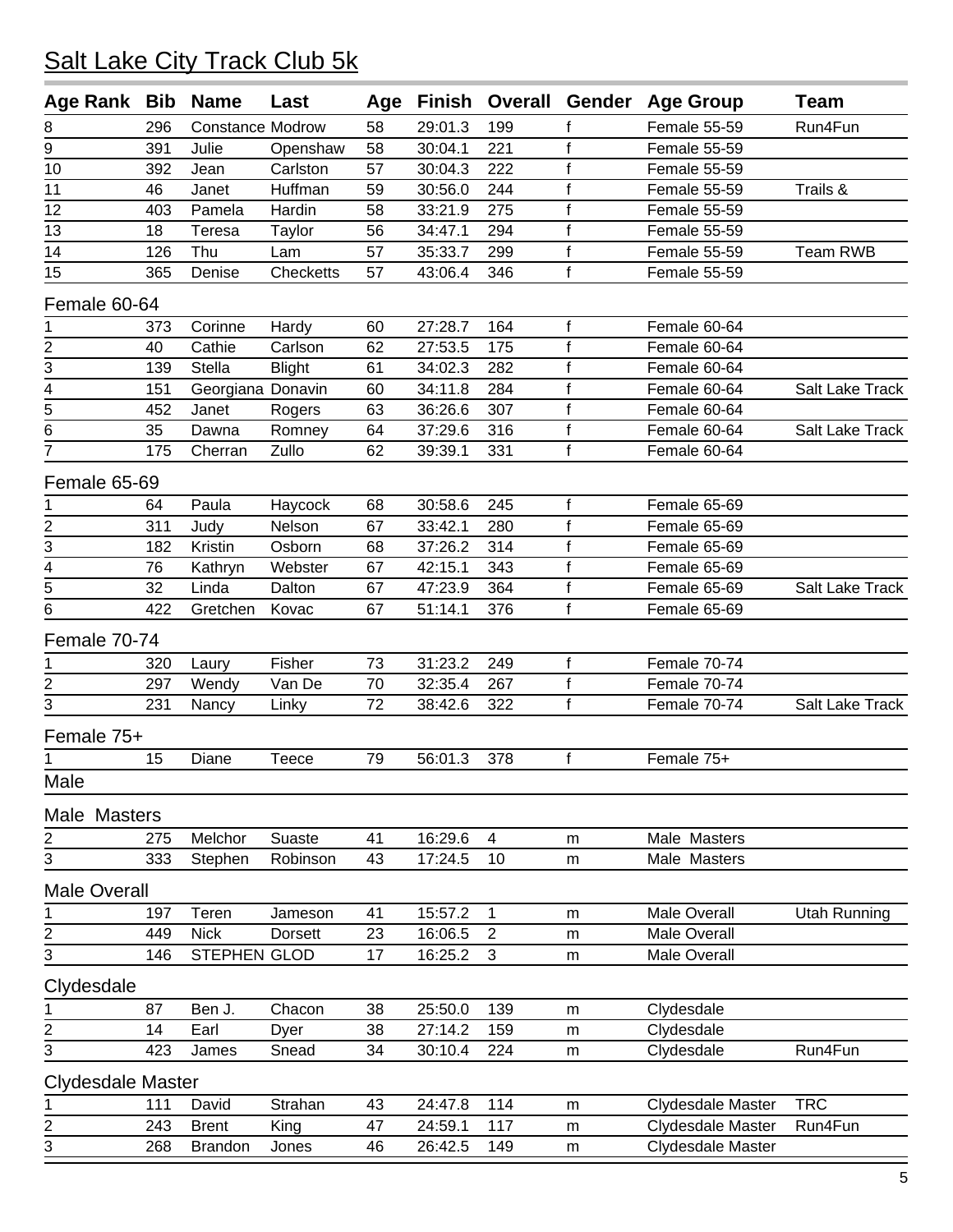| <b>Age Rank</b>             | <b>Bib</b> | <b>Name</b>  | Last           | Age | Finish  | <b>Overall</b> | Gender | <b>Age Group</b>         | <b>Team</b>         |
|-----------------------------|------------|--------------|----------------|-----|---------|----------------|--------|--------------------------|---------------------|
| 4                           | 432        | Joel         | Huntington     | 47  | 27:17.8 | 160            | m      | <b>Clydesdale Master</b> |                     |
| 5                           | 112        | Phil         | Krippner       | 55  | 27:34.4 | 166            | m      | Clydesdale Master        | <b>TRC</b>          |
| 6                           | 137        | Elijah       | Wood           | 41  | 27:35.2 | 169            | m      | Clydesdale Master        | Run4Fun             |
| 7                           | 352        | Gary         | Freedman       | 59  | 27:46.5 | 172            | m      | Clydesdale Master        |                     |
| 8                           | 215        | scott        | wilson         | 49  | 29:09.6 | 200            | m      | Clydesdale Master        |                     |
| 9                           | 154        | Michael      | Sagg           | 41  | 29:47.1 | 217            | m      | Clydesdale Master        |                     |
| 10                          | 88         | Andrew       | Pullens        | 57  | 30:10.8 | 225            | m      | Clydesdale Master        | <b>Team RWB</b>     |
| 11                          | 73         | <b>Bruce</b> | Kanirie        | 45  | 30:24.1 | 234            | m      | Clydesdale Master        |                     |
| 12                          | 3          | Jon          | Schwartz       | 49  | 32:49.3 | 270            | m      | Clydesdale Master        |                     |
| 13                          | 124        | Kenny        | Coleman        | 45  | 34:11.5 | 283            | m      | Clydesdale Master        | <b>Team RWB</b>     |
| 14                          | 110        | <b>Steve</b> | Patten         | 55  | 36:46.8 | 312            | m      | Clydesdale Master        |                     |
| 15                          | 152        | Dana         | Lueckler       | 43  | 40:42.2 | 336            | m      | Clydesdale Master        |                     |
| 16                          | 304        | <b>Brent</b> | Taylor         | 51  | 42:01.1 | 342            | m      | Clydesdale Master        | Run4Fun             |
| 17                          | 205        | Mike         | <b>Buell</b>   | 46  | 43:29.4 | 348            | m      | <b>Clydesdale Master</b> | <b>TRC</b>          |
| 18                          | 123        | Curtis       | Beckstrom      | 59  | 58:26.1 | 379            | m      | <b>Clydesdale Master</b> | <b>TRC</b>          |
| Male 14 & Under             |            |              |                |     |         |                |        |                          |                     |
| 1                           | 249        | Jacob        | Pachev         | 12  | 18:06.2 | 17             | m      | Male 14 & Under          | <b>Fast Running</b> |
| 2                           | 248        | Joseph       | Pachev         | 14  | 18:07.3 | 18             | m      | Male 14 & Under          | <b>Fast Running</b> |
| 3                           | 250        | William      | Pachev         | 10  | 19:38.7 | 32             | m      | Male 14 & Under          | <b>Fast Running</b> |
| 4                           | 445        | Cody         | Dalebout       | 12  | 20:46.1 | 48             | m      | Male 14 & Under          |                     |
| $\overline{5}$              | 454        | Charles      | Winters        | 14  | 23:23.8 | 87             | m      | Male 14 & Under          |                     |
| $\frac{1}{6}$               | 223        | <b>Bram</b>  | Gustin         | 13  | 24:35.1 | 109            | m      | Male 14 & Under          | <b>TRC</b>          |
| $\overline{7}$              | 446        | Maddox       | Dalebout       | 9   | 25:22.8 | 125            | m      | Male 14 & Under          |                     |
| 8                           | 24         | Theo         | Evans          | 13  | 25:38.4 | 131            | m      | Male 14 & Under          |                     |
| 9                           | 314        | Kayden       | Schutz         | 10  | 27:19.7 | 161            | m      | Male 14 & Under          | Run4Fun             |
| 10                          | 303        | Rufus        | Cox            | 11  | 28:31.2 | 191            | m      | Male 14 & Under          |                     |
| 11                          | 429        | Robert       | Springer       | 13  | 42:47.5 | 345            | m      | Male 14 & Under          | Salt Lake Track     |
| 12                          | 430        | Kimball      | Miller         | 12  | 49:58.5 | 369            | m      | Male 14 & Under          | Salt Lake Track     |
| Male 15-19                  |            |              |                |     |         |                |        |                          |                     |
| 1                           | 500        | Mitch        | Child          | 19  | 19:19.7 | 29             | m      | Male 15-19               |                     |
| $\overline{2}$              | 450        | stanley      | sadler         | 19  | 24:28.8 | 105            | m      | Male 15-19               |                     |
| 3                           | 254        | Mathis       | Larsen         | 17  | 32:46.7 | 269            | m      | Male 15-19               |                     |
| $\overline{4}$              | 399        | Jacob        | Kendall        | 18  | 34:26.0 | 289            | m      | Male 15-19               | Team RWB            |
| Male 20-24                  |            |              |                |     |         |                |        |                          |                     |
| 1                           | 440        | Jacob        | Jones          | 24  | 22:31.9 | 70             | m      | Male 20-24               |                     |
|                             | 438        | Cade         | Grace          | 24  | 24:03.2 | 99             | m      | Male 20-24               |                     |
| $\frac{2}{3}$ $\frac{1}{4}$ | 98         | Robert       | Lewis          | 22  | 26:33.7 | 147            | m      | Male 20-24               |                     |
|                             | 346        | Xavier       | Matheson       | 20  | 30:24.0 | 233            | m      | Male 20-24               |                     |
|                             |            |              |                |     |         |                |        |                          |                     |
| Male 25-29                  |            |              |                |     |         |                |        |                          |                     |
| 1                           | 354        | Steve        | Kannenberg     | 27  | 17:04.3 | 7              | m      | Male 25-29               |                     |
| $\overline{2}$              | 331        | Jimmy        | Jones          | 28  | 18:02.9 | 15             | m      | Male 25-29               |                     |
| 3                           | 383        | Andrew       | Watson         | 27  | 19:39.0 | 33             | m      | Male 25-29               |                     |
| $\frac{4}{5}$               | 70         | Reed         | <b>Bramble</b> | 28  | 22:00.7 | 62             | m      | Male 25-29               |                     |
|                             | 265        | Kyle         | Jenks          | 29  | 22:39.7 | 74             | m      | Male 25-29               |                     |
| 6                           | 235        | Daniel       | Fritz          | 26  | 22:45.1 | 77             | m      | Male 25-29               |                     |
| 7                           | 237        | Michael      | Scheidler      | 29  | 23:06.6 | 84             | m      | Male 25-29               |                     |
| 8                           | 347        | Johnny       | Le             | 25  | 25:12.7 | 122            | m      | Male 25-29               |                     |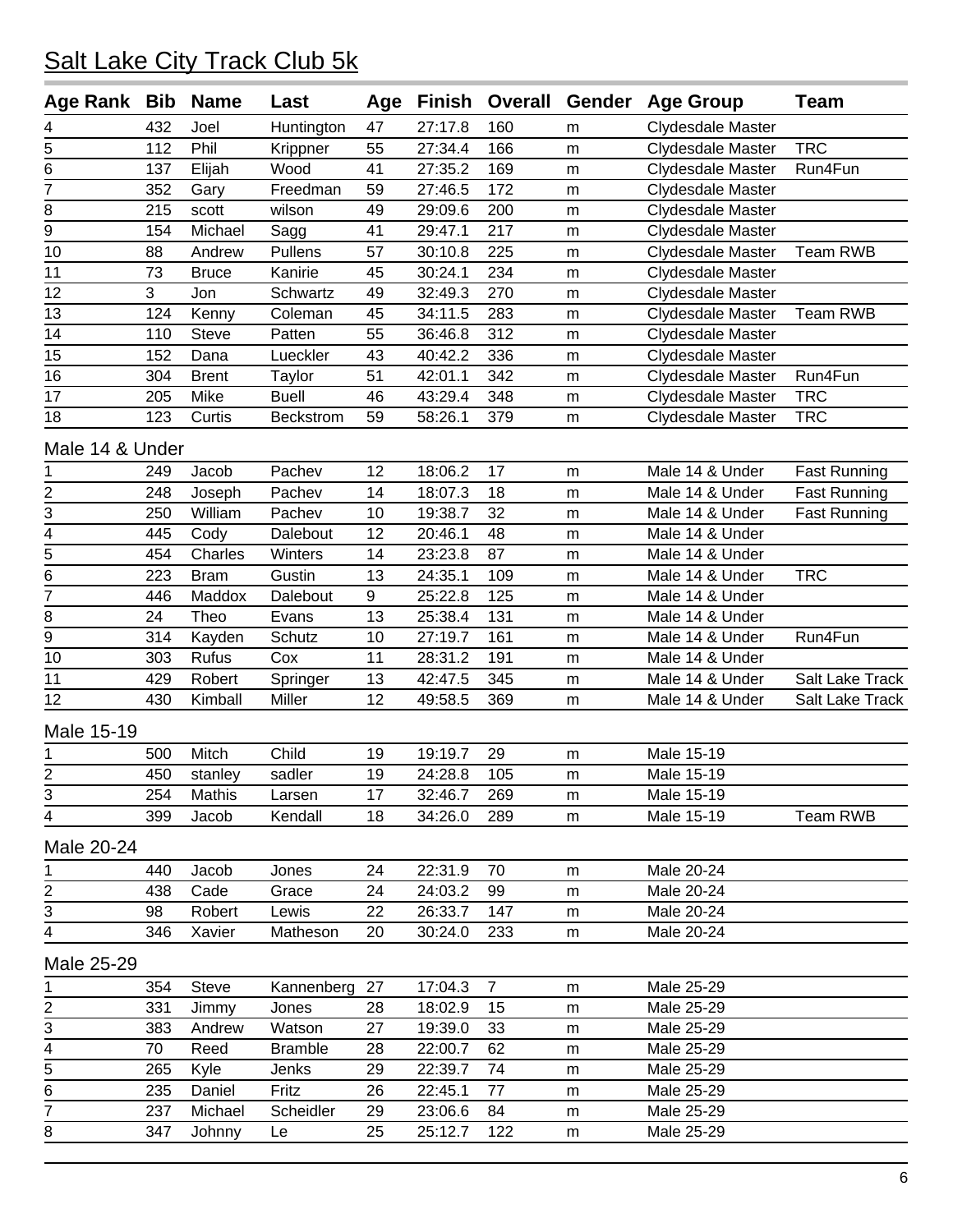| Age Rank Bib            |     | <b>Name</b> | Last           |    |         |                |           | Age Finish Overall Gender Age Group | <b>Team</b>     |
|-------------------------|-----|-------------|----------------|----|---------|----------------|-----------|-------------------------------------|-----------------|
| 9                       | 393 | Chase       | Murdock        | 29 | 11:42.9 | 381            | m         | Male 25-29                          |                 |
| Male 30-34              |     |             |                |    |         |                |           |                                     |                 |
| 1                       | 394 | Mark        | Currell        | 34 | 16:47.0 | $\overline{5}$ | m         | Male 30-34                          |                 |
| $\overline{\mathbf{c}}$ | 9   | Matthew     | Gulden         | 31 | 17:16.2 | 8              | m         | Male 30-34                          |                 |
| 3                       | 335 | Kyle        | <b>Barrett</b> | 30 | 17:21.7 | 9              | ${\sf m}$ | Male 30-34                          |                 |
| $\frac{4}{5}$           | 272 | Scott       | Daw            | 33 | 18:03.7 | 16             | ${\sf m}$ | Male 30-34                          |                 |
|                         | 443 | Nat         | Harward        | 32 | 19:54.8 | 37             | ${\sf m}$ | Male 30-34                          |                 |
| 6                       | 6   | Jacob       | Thompson       | 32 | 20:03.2 | 39             | m         | Male 30-34                          |                 |
| 7                       | 421 | Zach        | <b>Talley</b>  | 34 | 21:38.6 | 54             | m         | Male 30-34                          |                 |
| 8                       | 194 | Hershel     | Lackey         | 34 | 21:50.7 | 60             | m         | Male 30-34                          | Salt Lake Track |
| 9                       | 293 | Clark       | Moser          | 30 | 22:01.7 | 63             | m         | Male 30-34                          |                 |
| 10                      | 246 | Sean        | Good           | 32 | 22:10.2 | 65             | m         | Male 30-34                          |                 |
| 11                      | 34  | Alan        | Romney         | 32 | 23:17.1 | 86             | m         | Male 30-34                          | Salt Lake Track |
| 12                      | 62  | John        | Hill           | 30 | 24:19.5 | 102            | m         | Male 30-34                          |                 |
| 13                      | 345 | Chad        | Holbrook       | 31 | 25:17.5 | 123            | ${\sf m}$ | Male 30-34                          |                 |
| 14                      | 315 | Josh        | Moffitt        | 34 | 25:41.2 | 134            | m         | Male 30-34                          | Run4Fun         |
| 15                      | 371 | Carlos      | Mariscal       | 31 | 28:01.8 | 176            | ${\sf m}$ | Male 30-34                          | <b>Team RWB</b> |
| 16                      | 238 | Gabriel     | Israele        | 30 | 28:39.2 | 195            | m         | Male 30-34                          |                 |
| 17                      | 441 | Kevin       | Labresh        | 33 | 30:53.9 | 243            | m         | Male 30-34                          |                 |
| 18                      | 158 | Alex        | Faini          | 30 | 36:43.2 | 311            | m         | Male 30-34                          |                 |
| 19                      | 451 | Harmeek     | Singh          | 34 | 46:06.5 | 358            | m         | Male 30-34                          |                 |
| Male 35-39              |     |             |                |    |         |                |           |                                     |                 |
| 1                       | 359 | Justin      | Park           | 39 | 16:50.9 | 6              | m         | Male 35-39                          |                 |
| $\overline{2}$          | 324 | Levi        | Pace           | 35 | 17:46.1 | 12             | m         | Male 35-39                          |                 |
| 3                       | 236 | James       | <b>Barnes</b>  | 39 | 19:18.5 | 28             | m         | Male 35-39                          |                 |
| 4                       | 177 | David       | Johnson        | 37 | 19:25.9 | 30             | m         | Male 35-39                          |                 |
| $\overline{5}$          | 4   | Felipe      | Moreira        | 38 | 22:44.9 | 76             | ${\sf m}$ | Male 35-39                          |                 |
| 6                       | 300 | Patrick     | Hall           | 36 | 22:55.7 | 78             | m         | Male 35-39                          |                 |
| 7                       | 1   | Duane       | Huffman        | 38 | 23:50.2 | 93             | ${\sf m}$ | Male 35-39                          |                 |
| 8                       | 51  | Luke        | Johnson        | 38 | 24:25.2 | 103            | m         | Male 35-39                          |                 |
| 9                       | 263 | Scott       | <b>Bagley</b>  | 36 | 24:33.6 | 107            | m         | Male 35-39                          |                 |
| 10                      | 203 | Eric        | Moon           | 39 | 25:03.8 | 119            | m         | Male 35-39                          | Run4Fun         |
| 11                      | 214 | Jed         | Patton         | 39 | 26:56.8 | 153            | m         | Male 35-39                          |                 |
| 12                      | 448 | james       | varney         | 38 | 27:32.9 | 165            | m         | Male 35-39                          |                 |
| 13                      | 369 | Patrick     | Johnson        | 35 | 28:08.5 | 181            | m         | Male 35-39                          |                 |
| 14                      | 327 | James       | Gramse         | 36 | 28:55.9 | 198            | m         | Male 35-39                          |                 |
| 15                      | 108 | Adam        | George         | 38 | 29:21.0 | 202            | m         | Male 35-39                          |                 |
| 16                      | 362 | Cade        | <b>Baldwin</b> | 35 | 29:41.1 | 213            | m         | Male 35-39                          |                 |
| 17                      | 89  | Justin      | Lucast         | 38 | 30:11.0 | 226            | m         | Male 35-39                          |                 |
| 18                      | 261 | Nathan      | Hartley        | 39 | 30:23.1 | 232            | m         | Male 35-39                          | <b>TRC</b>      |
| Male 40-44              |     |             |                |    |         |                |           |                                     |                 |
| 1                       | 219 | Jason       | Ruebush        | 43 | 18:09.2 | 19             | m         | Male 40-44                          |                 |
| 2                       | 198 | Spencer     | Holt           | 40 | 18:59.5 | 25             | ${\sf m}$ | Male 40-44                          |                 |
| 3                       | 56  | Ryan        | Kelly          | 42 | 21:25.0 | 51             | m         | Male 40-44                          |                 |
| $\frac{4}{1}$           | 191 | Sandy       | Richman        | 41 | 21:39.6 | 56             | m         | Male 40-44                          |                 |
| 5                       | 279 | Eric        | Oler           | 40 | 21:42.7 | 58             | m         | Male 40-44                          |                 |
| 6                       | 294 | Cameron     | Anthony        | 43 | 21:52.0 | 61             | m         | Male 40-44                          |                 |
| 7                       | 211 | Kyle        | Ethelbah       | 44 | 23:48.7 | 92             | ${\sf m}$ | Male 40-44                          |                 |
|                         |     |             |                |    |         |                |           |                                     |                 |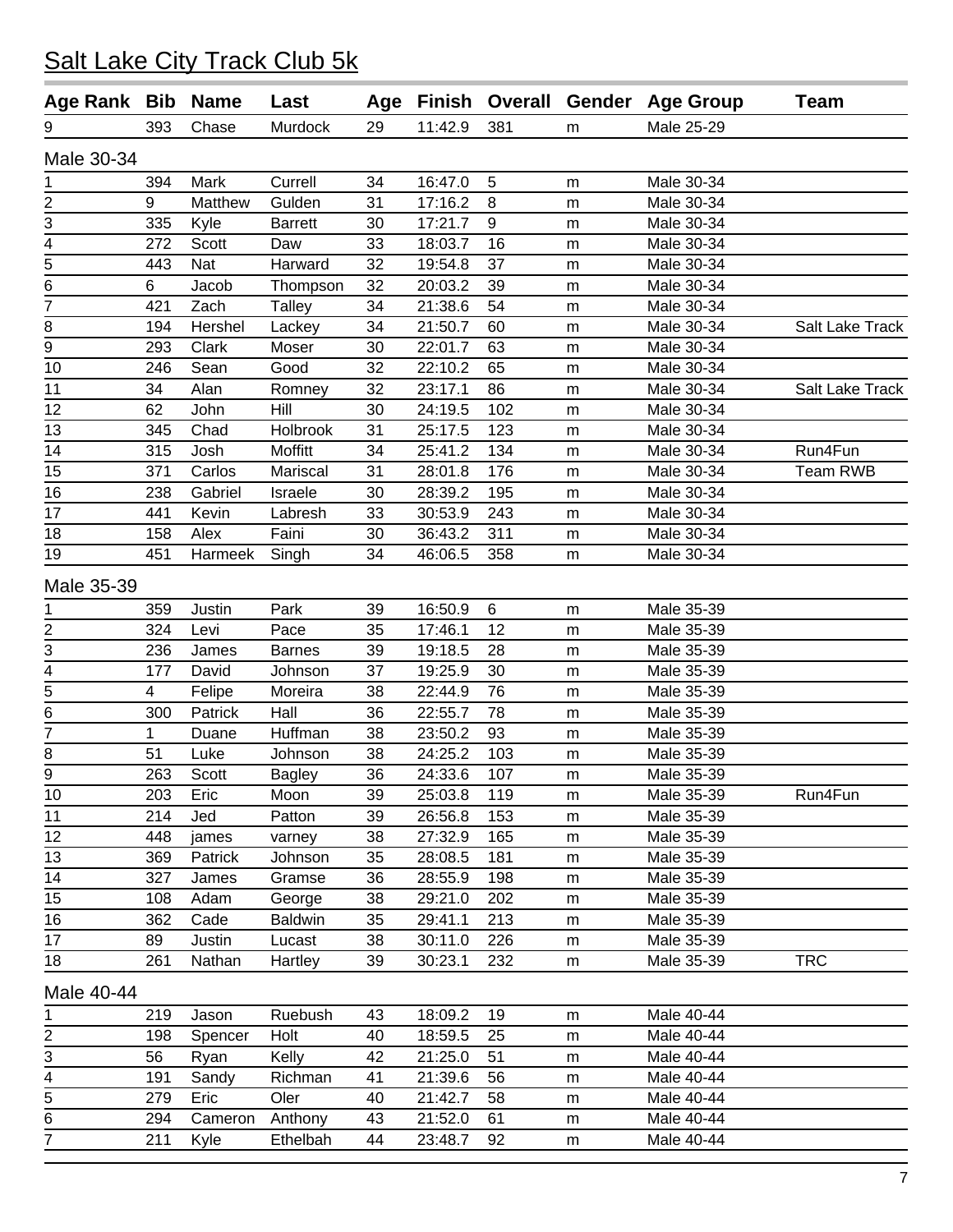| Age Rank Bib   |                | <b>Name</b>        | Last             | Age |         |     |           | Finish Overall Gender Age Group | <b>Team</b>         |
|----------------|----------------|--------------------|------------------|-----|---------|-----|-----------|---------------------------------|---------------------|
| 8              | 433            | Ivan               | Murray           | 44  | 23:53.3 | 95  | m         | Male 40-44                      |                     |
| 9              | 67             | Chris              | Gulden           | 41  | 23:56.0 | 97  | m         | Male 40-44                      |                     |
| 10             | 295            | Justin             | Ferguson         | 40  | 24:35.3 | 110 | m         | Male 40-44                      | Trails &            |
| 11             | 77             | Jeremy             | Checketts        | 42  | 25:07.5 | 121 | m         | Male 40-44                      | Run4Fun             |
| 12             | 361            | Christophe Kovac   |                  | 41  | 25:25.8 | 128 | ${\sf m}$ | Male 40-44                      |                     |
| 13             | 118            | Victor             | Villarreal       | 43  | 27:23.7 | 163 | m         | Male 40-44                      |                     |
| 14             | 149            | Nathan             | Nelson           | 44  | 28:06.4 | 179 | m         | Male 40-44                      |                     |
| 15             | 97             | Tim                | Hall             | 43  | 31:17.8 | 247 | m         | Male 40-44                      |                     |
| 16             | 271            | Matthew            | Graves           | 43  | 31:28.9 | 250 | m         | Male 40-44                      |                     |
| 17             | 337            | Clint              | Couser           | 42  | 34:32.9 | 292 | ${\sf m}$ | Male 40-44                      |                     |
| 18             | 221            | Larry              | <b>Barnes</b>    | 43  | 37:57.0 | 319 | m         | Male 40-44                      |                     |
| 19             | 166            | Kendall            | Olsen            | 44  | 39:02.9 | 328 | m         | Male 40-44                      |                     |
| 20             | 234            | Nathan             | Pickett          | 43  | 47:30.0 | 366 | ${\sf m}$ | Male 40-44                      |                     |
| 21             | 428            | Eric               | Miller           | 43  | 50:06.2 | 372 | m         | Male 40-44                      | Salt Lake Track     |
| Male 45-49     |                |                    |                  |     |         |     |           |                                 |                     |
|                | 27             | Mark               | Payne            | 46  | 17:33.6 | 11  | m         | Male 45-49                      | Salt Lake Track     |
| $\overline{2}$ | 247            | Alexander Pachev   |                  | 45  | 18:13.7 | 20  | ${\sf m}$ | Male 45-49                      | <b>Fast Running</b> |
| 3              | 290            | Soren              | Moller           | 48  | 18:25.8 | 23  | ${\sf m}$ | Male 45-49                      |                     |
| 4              | 173            | Lawrence           | Cannon           | 46  | 19:08.0 | 26  | m         | Male 45-49                      |                     |
| $\overline{5}$ | 101            | Monte              | Riding           | 46  | 19:10.9 | 27  | ${\sf m}$ | Male 45-49                      | Run4Fun             |
| 6              | 147            | <b>DAVID</b>       | <b>GLOD</b>      | 46  | 19:43.6 | 34  | m         | Male 45-49                      |                     |
| 7              | 47             | Adam               | Murray           | 48  | 19:48.0 | 36  | ${\sf m}$ | Male 45-49                      |                     |
| 8              | 308            | Jonathan           | Schumacher       | 47  | 20:23.0 | 45  | ${\sf m}$ | Male 45-49                      |                     |
| $\overline{9}$ | 257            | Todd               | Richman          | 49  | 22:27.3 | 68  | m         | Male 45-49                      |                     |
| 10             | 201            | Chris              | Kleine           | 49  | 23:04.7 | 83  | ${\sf m}$ | Male 45-49                      |                     |
| 11             | 385            | Charlie            | Messerian        | 45  | 24:31.3 | 106 | ${\sf m}$ | Male 45-49                      | Run4Fun             |
| 12             | 185            | Michael            | Stanley          | 45  | 25:38.7 | 132 | m         | Male 45-49                      |                     |
| 13             | 286            | Jose               | Rodriguez        | 49  | 28:13.1 | 184 | m         | Male 45-49                      |                     |
| 14             | $\overline{7}$ | Eric               | Goeller          | 46  | 28:19.8 | 186 | m         | Male 45-49                      |                     |
| 15             | 302            | Graeme             | Cox              | 46  | 28:31.6 | 192 | ${\sf m}$ | Male 45-49                      |                     |
| 16             | 439            | Keith              | Anderson         | 47  | 29:13.0 | 201 | m         | Male 45-49                      | <b>Team RWB</b>     |
| 17             | 447            | Michael            | Dalebout         | 48  | 29:26.9 | 210 | m         | Male 45-49                      |                     |
| 18             | 284            | Michael            | Hoppus           | 45  | 29:44.8 | 216 | ${\sf m}$ | Male 45-49                      |                     |
| 19             | 435            | Eric               | Lamb             | 47  | 30:20.9 | 228 | ${\sf m}$ | Male 45-49                      |                     |
| Male 50-54     |                |                    |                  |     |         |     |           |                                 |                     |
| 1              | 92             | Michael            | Laputka          | 53  | 21:38.8 | 55  | ${\sf m}$ | Male 50-54                      |                     |
|                | 49             | Mike               | Schouten         | 54  | 22:10.5 | 66  | ${\sf m}$ | Male 50-54                      | Run4Fun             |
| $\frac{2}{3}$  | 199            | Donald             | <b>Hinks</b>     | 50  | 24:10.6 | 100 | ${\sf m}$ | Male 50-54                      |                     |
| $\overline{4}$ | 301            | Peter              | Frech            | 53  | 24:44.9 | 111 | m         | Male 50-54                      |                     |
| $\overline{5}$ | 81             | Wade               | Miller           | 53  | 27:00.7 | 154 | ${\sf m}$ | Male 50-54                      |                     |
| 6              | 58             | Adam               | Jacobsen         | 52  | 28:27.4 | 189 | ${\sf m}$ | Male 50-54                      |                     |
| $\overline{7}$ | 364            | Raymond            | Park             | 51  | 28:27.8 | 190 | ${\sf m}$ | Male 50-54                      |                     |
|                | 367            | Corey              | Skinner          | 50  | 29:21.6 | 205 | m         | Male 50-54                      |                     |
| $rac{8}{9}$    | 415            | Danny              | Jacketta         | 54  | 29:26.7 | 209 |           | Male 50-54                      | Paloma's            |
| 10             | 206            |                    | Jensen           | 50  | 29:44.0 | 215 | m         | Male 50-54                      |                     |
| 11             | 93             | Jerry              | Schmollinger 52  |     | 29:48.5 | 218 | ${\sf m}$ | Male 50-54                      | <b>TRC</b>          |
| 12             | 22             | Michael<br>Richard |                  | 52  | 31:19.8 | 248 | ${\sf m}$ | Male 50-54                      |                     |
|                | 457            |                    | Murray<br>Stober | 54  | 38:44.2 | 325 | m         | Male 50-54                      |                     |
| 13<br>14       |                | Daniel             |                  |     |         |     | m         | Male 50-54                      |                     |
|                | 29             | George             | LaDamus          | 50  | 50:58.0 | 374 | m         |                                 |                     |